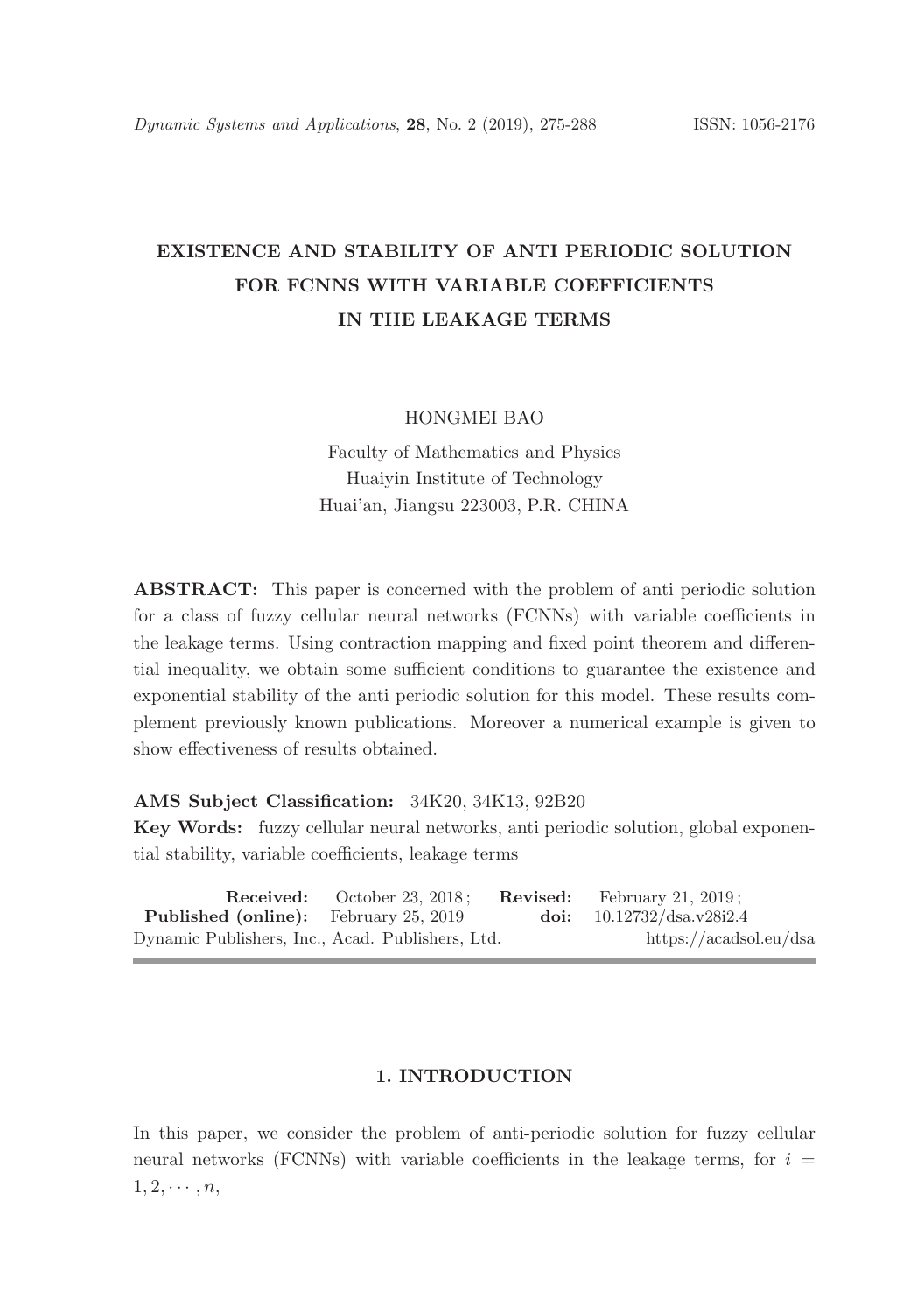$$
x'_{i}(t) = -c_{i}(t)x_{i}(t) + \sum_{j=1}^{n} a_{ij}(t)f_{j}(x_{j}(t - \tau_{ij}(t)))
$$
  
+ 
$$
\bigwedge_{j=1}^{n} \alpha_{ij}(t) \int_{0}^{\infty} K_{ij}(s)g_{j}(x_{j}(t - s))ds
$$
  
+ 
$$
\bigvee_{j=1}^{n} \beta_{ij}(t) \int_{0}^{\infty} K_{ij}(s)g_{j}(x_{j}(t - s))ds + I_{i}(t),
$$
 (1)

which has been successfully applied in many fields such as image and signal processing, pattern recognition, optimization and automatic control, see for example [1, 2]. Here the first term in each of the right sides of (1) is variously known as forgetting or leakage term (see for instance  $[3, 4]$ ), n is the number of units in a neural networks,  $x_i(t)$  corresponds to the state of the *i*-th unit at time t.  $c_i(t)$ , the leakage coefficient function, denotes the rate with which the i-th unit will reset its potential to the resting state in isolation when disconnected from the network and external input.  $a_{ij}(t)$  represents the strength of the j-th unit on the *i*-th unit at time t.  $\bigwedge$  and V denote fuzzy AND and fuzzy OR operations, respectively.  $\alpha_{ij}(t)$  and  $\beta_{ij}(t)$  are the elements of fuzzy feedback MIN and fuzzy feedback MAX template at time t respectively.  $K_{ij}(s)$  and  $\tau_{ij}(t) \geq 0$  are respectively transmission delay kernel and transmission delay.  $f_i(\cdot)$  and  $g_i(\cdot)$  are signal transmission functions.  $I_i(t)$  are external input to the *i*-th unit at time t.  $i, j = 1, 2, \dots, n$ .

As is all known, FCNNs first proposed by Yang and Yang [1, 2] is a new cellular neural networks model, which combined fuzzy AND and fuzzy OR operations with cellular neural networks. It is worth noting that FCNNs are different from T-S fuzzy neural networks which are based on a set of fuzzy rules to describe nonlinear system. Recently many studies have shown that FCNNs are useful in image processing and pattern recognition, and some interesting results have been published on stability of equilibrium and periodic solution of FCNNs with delays [5, 6, 7, 8, 9, 10, 11].

On the other hand, the existence and stability of anti-periodic solutions of dynamical system are also an very important topic characterizing the dynamical behavior of nonlinear differential equation. For example, the signal transmission process of neural networks can often be described as an anti-periodic process. The study on anti periodic solution of neural networks has theoretical value and also tremendous potential in applications (see [12, 13, 14, 15, 16, 17, 18, 19, 20, 21, 22, 23] and references therein). Furthermore, assuming that

$$
\inf_{t \in R} c_i(t) > 0, \quad i = 1, 2, \cdots, n.
$$
 (2)

In the past few decades, people have paid much attention to the stability on biological systems with variable coefficients appear in linearizations of population dynamics models with seasonal fluctuations, where during some seasons the death or harvesting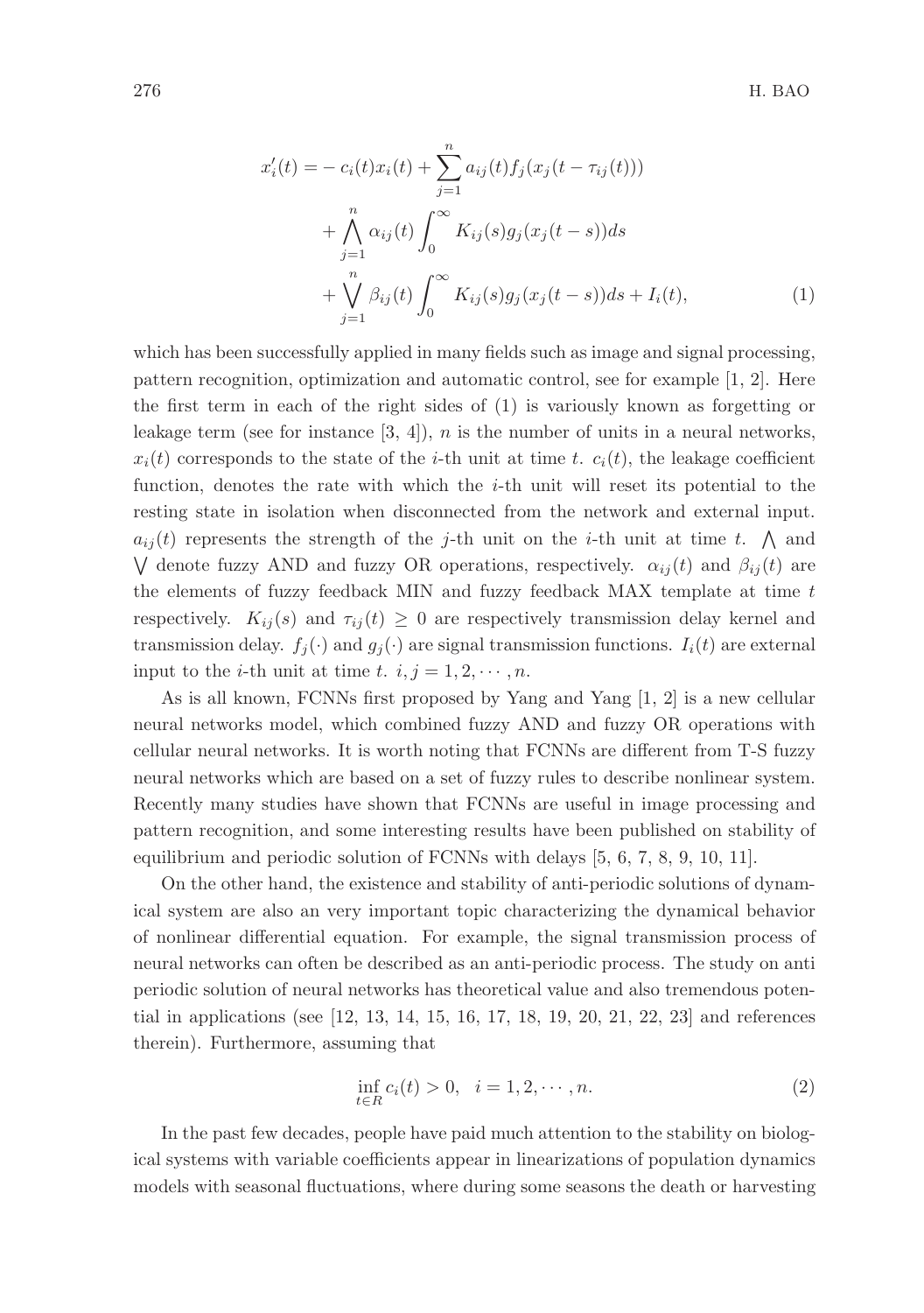rates may be greater than the birth rate (see [24, 25]). Some interesting results on anti periodic solution of CNNs have been published in recent years. However, to the best of the authors knowledge, few authors have handled the anti-periodic solutions of FCNNs with variable coefficients in leakage terms. Motivated by these discussion above, we establish some sufficient conditions to guarantee the existence and exponential stability of anti-periodic solutions for (1) without (2). Particularly, our results not only generalize the existing ones in [11, 12, 13, 14, 15, 16, 17, 18], but also improve them. In fact, one can see the following Remarks 3.1 for details.

The rest of this paper is organized as follows. In Section 2, some preliminaries and basic assumptions are established. In Section 3, some sufficient conditions are derived for guaranteeing the existence and exponential stability of an anti-periodic solution for system (1). In Section 4, an numerical example is given to illustrate our results. Finally, a general conclusion is drawn in Section 5.

### 2. PRELIMINARIES AND SOME ASSUMPTIONS

In this section, we shall first recall some basic definitions and lemmas which are used in what follows.

Let  $R^n$  be the set of all n dimension real vectors.  $x = (x_1, x_2, \dots, x_n)^T \in R^n$ denotes a column vector (symbol  $<sup>T</sup>$  denotes the transpose of a vector).</sup>

Let  $x(t)$ :  $R \to R$  be continuous at t.  $x(t)$  is said to be  $\omega$ -anti periodic on R if  $x(t + \omega) = -x(t)$ , for all  $t \in R$ . where  $\omega$  is a positive constant. We let  $|x|_{\infty} =$  $\max_{t\in[0,\omega]}|x(t)|.$   $C(R,R) = \{x|x(t): R\rightarrow R \text{ be continuous in } t\}$  and  $C^{\omega} := \{x=$  ${x_i}, x_i \in C(R, R), x_i(t + \omega) = -x_i(t)$  which is a Banach space endowed with the norm  $\|\cdot\|$  defined by  $\|x\| = \max_{1 \leq i \leq n} |x_i|_{\infty}$ . Given a bounded and continuous function g defined on  $R$ ,  $g^+ = \sup_{t \in R} g(t)$ ,  $g^- = \inf_{t \in R} g(t)$ .

A matrix or vector  $A \geq 0$  means that all entries of A are greater than or equal to zero.  $A > 0$  can be defined similarly. For matrices or vectors A and B,  $A \geq B$  (resp.  $A > B$ ) means that  $A - B \ge 0$  (resp.  $A - B > 0$ ).

The initial conditions associated with system (1) are of the form

$$
x_i(s) = \varphi_i(s), \quad s \in (-\infty, 0], \quad i = 1, 2, \cdots, n.
$$
 (3)

where  $\varphi_i(\cdot)$  is a real-valued bounded and continuous function defined on  $(-\infty, 0]$ .

Throughout this paper, the following conditions hold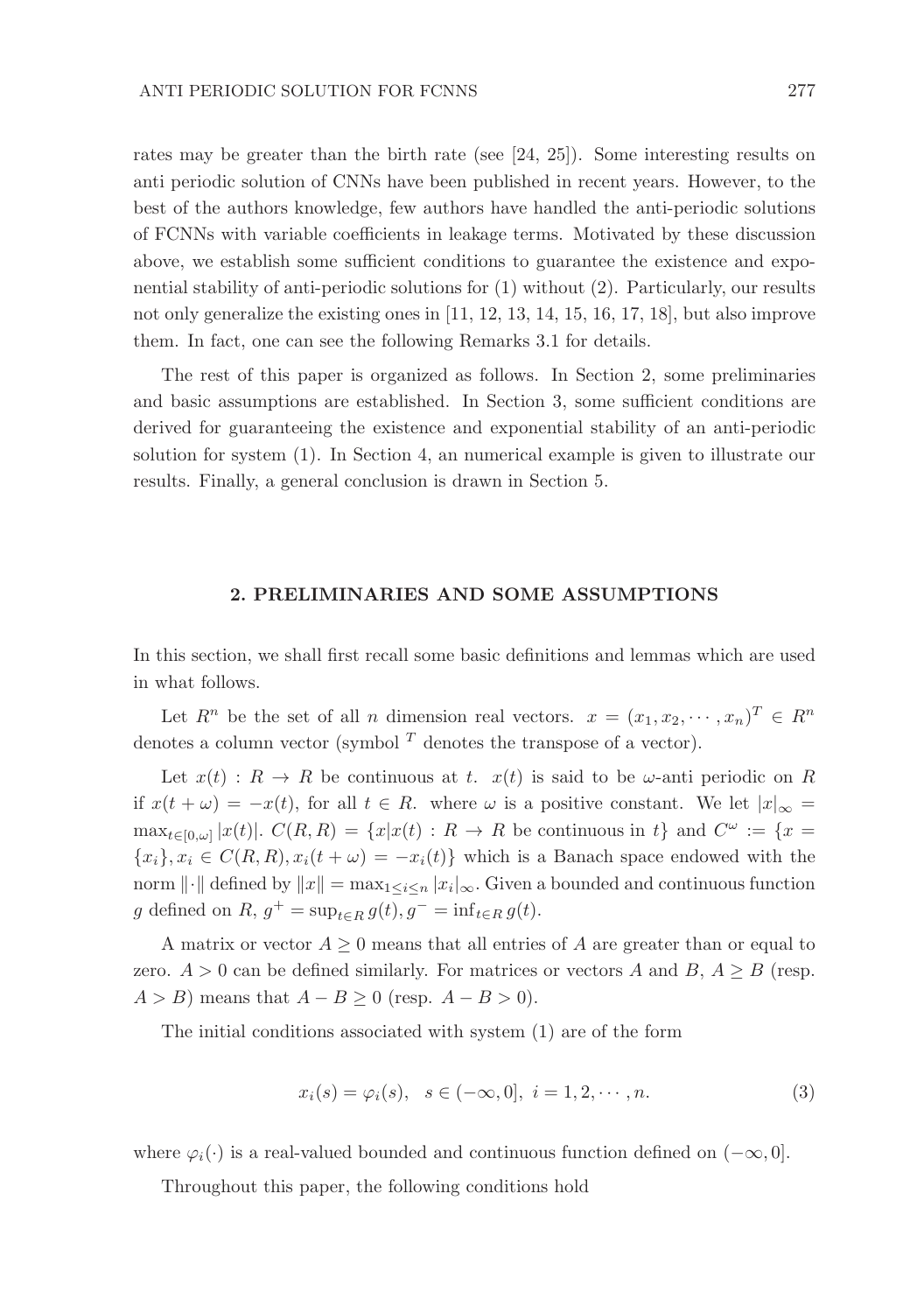(A1) For  $i, j = 1, 2, \dots, n, k = 1, 2, \dots, v \in R$ , there exists  $\omega > 0$  such that

$$
\begin{cases}\nc_i(t+\omega) = c_i(t), \quad a_{ij}(t+\omega)f_j(-v) = -a_{ij}(t)f_j(v), \\
I_i(t+\omega) = -I_i(t), \quad \alpha_{ij}(t+\omega) = -\alpha_{ij}(t), g_j(-v) = g_j(v), \\
\tau_{ij}(t+\omega) = \tau_{ij}(t), \quad \beta_{ij}(t+\omega) = -\beta_{ij}(t),\n\end{cases} \tag{4}
$$

(A2) For  $j = 1, 2, \dots, n$ , the activation functions  $f_j, g_j : R \to R$  are Lipchtiz continuous, i.e., there exist nonnegative constants  $\mu_j, \nu_j$  such that, for  $u, v \in R$ ,

$$
\begin{cases} |f_j(u) - f_j(v)| \leq \mu_j |u - v|, \\ |g_j(u) - g_j(v)| \leq \nu_j |u - v|. \end{cases}
$$
\n
$$
(5)
$$

(A3) For  $i = 1, 2, \dots, n$  there exist a bounded continuous function  $c^* : R \to (0, +\infty)$ and positive constants  $G_i^s$  such that

$$
e^{-\int_s^t c_i(s)ds} \le G_i e^{-\int_s^t c_i^*(s)ds}, t, s \in R, t > s.
$$

(A4) For  $i, j = 1, 2, \dots, n$ , the delay kernel  $K_{ij} : [0, +\infty) \to R$  are continuous and  $|K_{ij}(t)|e^{\gamma t}$  are integrable on R, for a positive constant  $\gamma$ .

(A5) For  $i = 1, 2, \dots, n$ , there exist constants  $\delta_i$  and  $\xi_j$  such that for  $t > 0$ ,

$$
\sup_{t \in R} \left\{ -c_i^*(t) + G_i^s \left[ \frac{1}{\xi_i} \sum_{j=1}^n (|a_{ij}(t)|\mu_j + (|\alpha_{ij}(t)| + |\beta_{ij}(t)|) \right] \times \nu_j \int_0^\infty |K_{ij}(s)| ds \right\} \xi_j \right\} < -\delta_i < 0.
$$

**Definition 1.** The anti periodic solution  $x^*(t) = (x_1^*(t), x_2^*(t), \dots, x_n^*(t))^T$  of system (1) with the initial value  $\varphi^* = (\varphi_1^*, \varphi_2^*, \cdots, \varphi_n^*)^T \in C(R, R^n)$  is said to be globally exponentially stable, if there exist constants  $\lambda > 0$  and  $M \ge 1$  such that

$$
|x_i(t) - x_i^*(t)| \le M \|\varphi - \varphi^*\| e^{-\lambda t}, \ \forall t > 0, i = 1, 2, \cdots, n.
$$

for every solution  $x(t) = (x_1(t), x_2(t), \cdots, x_n(t))^T$  of system (1.1) with initial value  $\varphi \in C(R, R^n)$ . where

$$
\|\varphi - \varphi^*\| = \sup_{-\infty < s \leq 0} \max_{1 \leq i \leq n} |\varphi_i(s) - \varphi_i^*(s)|.
$$

**Lemma 1.** [1] If u and v are two states of system  $(1.1)$ , then we have

$$
\left|\bigwedge_{j=1}^n \alpha_{ij}(t)g_j(u) - \bigwedge_{j=1}^n \alpha_{ij}(t)g_j(v)\right| \leq \sum_{j=1}^n |\alpha_{ij}(t)||g_j(u) - g_j(v)|,
$$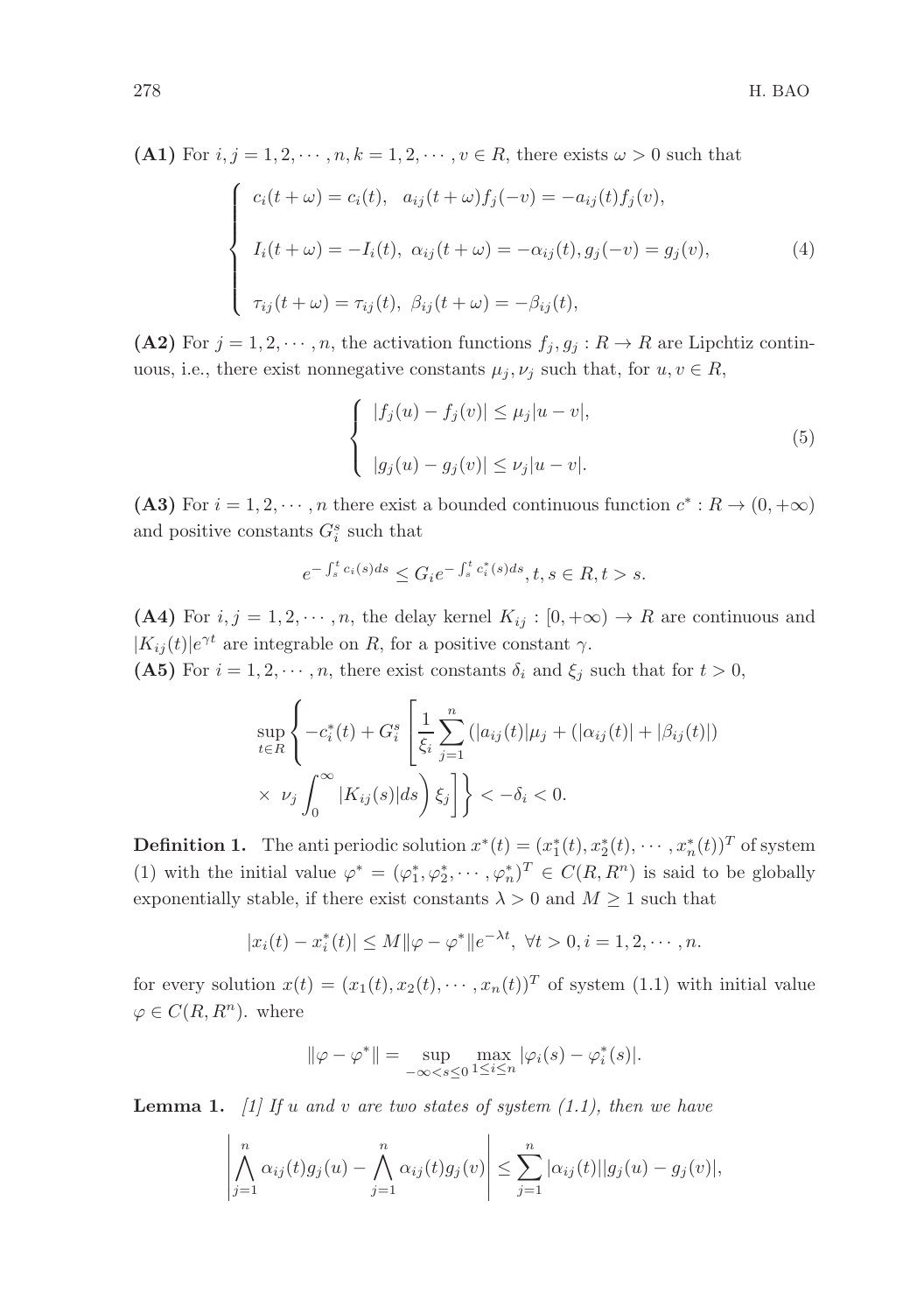and

$$
\left| \bigvee_{j=1}^{n} \beta_{ij}(t) g_j(u) - \bigvee_{j=1}^{n} \beta_{ij}(t) g_j(v) \right| \leq \sum_{j=1}^{n} |\beta_{ij}(t)| |g_j(u) - g_j(v)|.
$$

### 3. MAIN RESULTS

In this section, we discuss the existence and exponential stability for an anti-periodic solution of system (1.1).

**Theorem 2.** If assumptions  $(A1)-(A5)$  hold. Then there exists a unique  $\omega$  anti periodic solution of system (1).

*Proof.* Set  $y_i(t) = \xi_i^{-1} x_i(t)$ . Then it follows from (1) that

$$
y'_{i}(t) = -c_{i}(t)y_{i}(t) + \frac{1}{\xi_{i}} \sum_{j=1}^{n} a_{ij}(t)[f_{j}(\xi_{j}y_{j}(t - \tau_{ij}(t))) + \frac{1}{\xi_{i}} \bigwedge_{j=1}^{n} \alpha_{ij}(t) \int_{0}^{\infty} K_{ij}(s)g_{j}(\xi_{j}y_{j}(t - s))ds + \frac{1}{\xi_{i}} I_{i}(t) + \frac{1}{\xi_{i}} \bigwedge_{j=1}^{n} \beta_{ij}(t) \int_{0}^{\infty} K_{ij}(s)g_{j}(\xi_{j}y_{j}(t - s))ds
$$
(6)

Thus, to prove Theorem 2, it suffices to show that system (6) has a unique  $\omega$ -antiperiodic solution.

Defining a continuous function  $(\Gamma \varphi)_i(t)$ ,  $\varphi \in c^{\omega}$  as follows

$$
(\Gamma \varphi)_i(t) = \int_{-\infty}^t e^{-\int_s^t c_i(u) du} \left[ \frac{1}{\xi_i} \sum_{j=1}^n a_{ij}(s) f_j(\xi_j y_j(s - \tau_{ij}(s))) + \frac{1}{\xi_i} \bigwedge_{j=1}^n \alpha_{ij}(s) \int_0^\infty K_{ij}(v) g_j(\xi_j y_j(s - v)) dv + \frac{1}{\xi_i} I_i(s) + \frac{1}{\xi_i} \bigvee_{j=1}^n \beta_{ij}(s) \int_0^\infty K_{ij}(v) g_j(\xi_j y_j(s - v)) dv \right] ds \tag{7}
$$

Next we prove that  $\Gamma_i: C^{\omega} \to C^{\omega}$  is a contraction mapping. In fact, in view of (7),  $(A2), (A3)$  and  $(A5)$ , using Lemma 1, for  $\varphi, \phi \in C^{\omega}$ , we have

$$
= \left| \begin{aligned} (\Gamma \varphi)_i(t) - (\Gamma \varphi)_i(t) \\ = \left| \int_{-\infty}^t e^{-\int_s^t c_i(u) du} \left[ \frac{1}{\xi_i} \sum_{j=1}^n a_{ij}(s) (f_j(\xi_j \varphi_j(s - \tau_{ij}(s))) \right] \right. \end{aligned} \right.
$$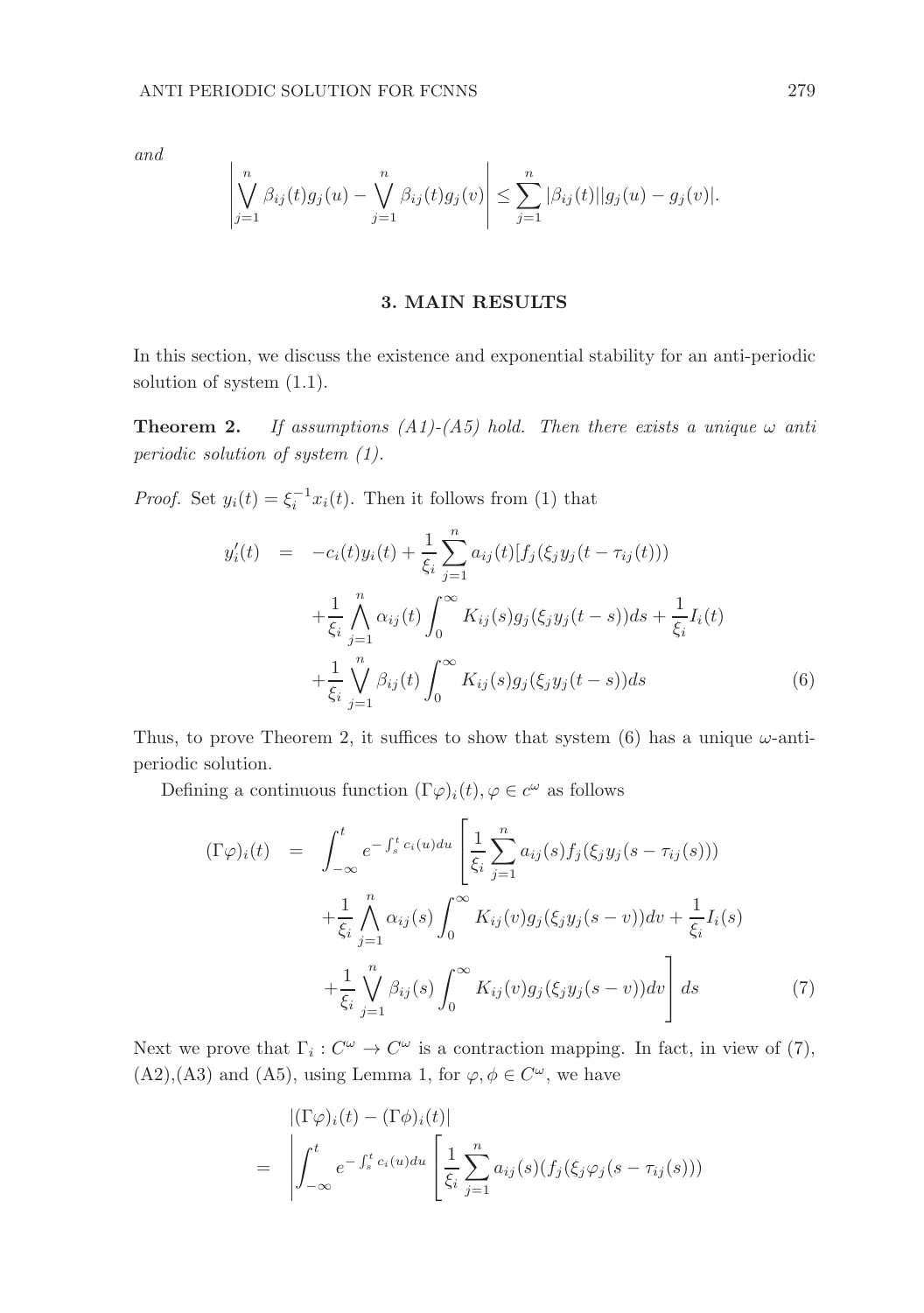$$
-f_j(\xi_j \phi_j(s - \tau_{ij}(s))))
$$
\n
$$
+ \frac{1}{\xi_i} \left( \bigwedge_{j=1}^{n} \alpha_{ij}(s) \int_0^{\infty} K_{ij}(v) g_j(\xi_j \phi_j(s - v)) dv \right)
$$
\n
$$
- \bigwedge_{j=1}^{n} \alpha_{ij}(s) \int_0^{\infty} K_{ij}(v) g_j(\xi_j \phi_j(s - v)) dv \right)
$$
\n
$$
+ \frac{1}{\xi_i} \left( \bigvee_{j=1}^{n} \beta_{ij}(s) \int_0^{\infty} K_{ij}(v) g_j(\xi_j \phi_j(s - v)) dv \right)
$$
\n
$$
- \bigvee_{j=1}^{n} \beta_{ij}(s) \int_0^{\infty} K_{ij}(v) g_j(\xi_j \phi_j(s - v)) dv \right) ds
$$
\n
$$
\leq \int_{-\infty}^t e^{-\int_s^t c_i(u) du} \left[ \frac{1}{\xi_i} \sum_{j=1}^{n} |a_{ij}(s)| \mu_j \xi_j | \varphi_j(s - \tau_{ij}(s)) - \phi_j(s - \tau_{ij}(s))| \right]
$$
\n
$$
+ \frac{1}{\xi_i} \sum_{j=1}^{n} (|\alpha_{ij}(s)| + |\beta_{ij}(s)|)
$$
\n
$$
\times \int_0^{\infty} |K_{ij}(v)| \nu_j \xi_j | \varphi_j(s - v) - \phi_j(s - v)| dv \right] ds
$$
\n
$$
\leq \int_{-\infty}^t e^{-\int_s^t c_i^*(u) du} G_i^S \left[ \frac{1}{\xi_i} \sum_{j=1}^{n} (|a_{ij}(s)| \mu_j + (|\alpha_{ij}(s)| + |\beta_{ij}(s)|) \nu_j \right]
$$
\n
$$
\times \int_0^t |K_{ij}(v)| dv) \xi_j \right] ds ||\varphi - \phi||
$$
\n
$$
\leq \int_{-\infty}^t e^{-\int_s^t c_i^*(u) du} (c_i^*(s) - \delta_i) ds ||\varphi - \phi||
$$
\n
$$
\leq \int_{-\infty}^t e^{-\int_s^t c_i^*(u) du} (c_i^*(s) - \frac{\delta_i}{3}) ds ||\varphi - \phi||
$$
\n
$$
\leq \left[ \int_{-\in
$$

From (A5), we have

$$
0 < \max_{1 \le i \le n} \left( 1 - \frac{\delta_i}{3c_i^{*+}} \right) < 1.
$$

which, together with (7), yields

$$
\|\Gamma\varphi-\Gamma\phi\|\leq \max_{1\leq i\leq n}\left(1-\frac{\delta_i}{3c_i^{*+}}\right)\|\varphi-\phi\|.
$$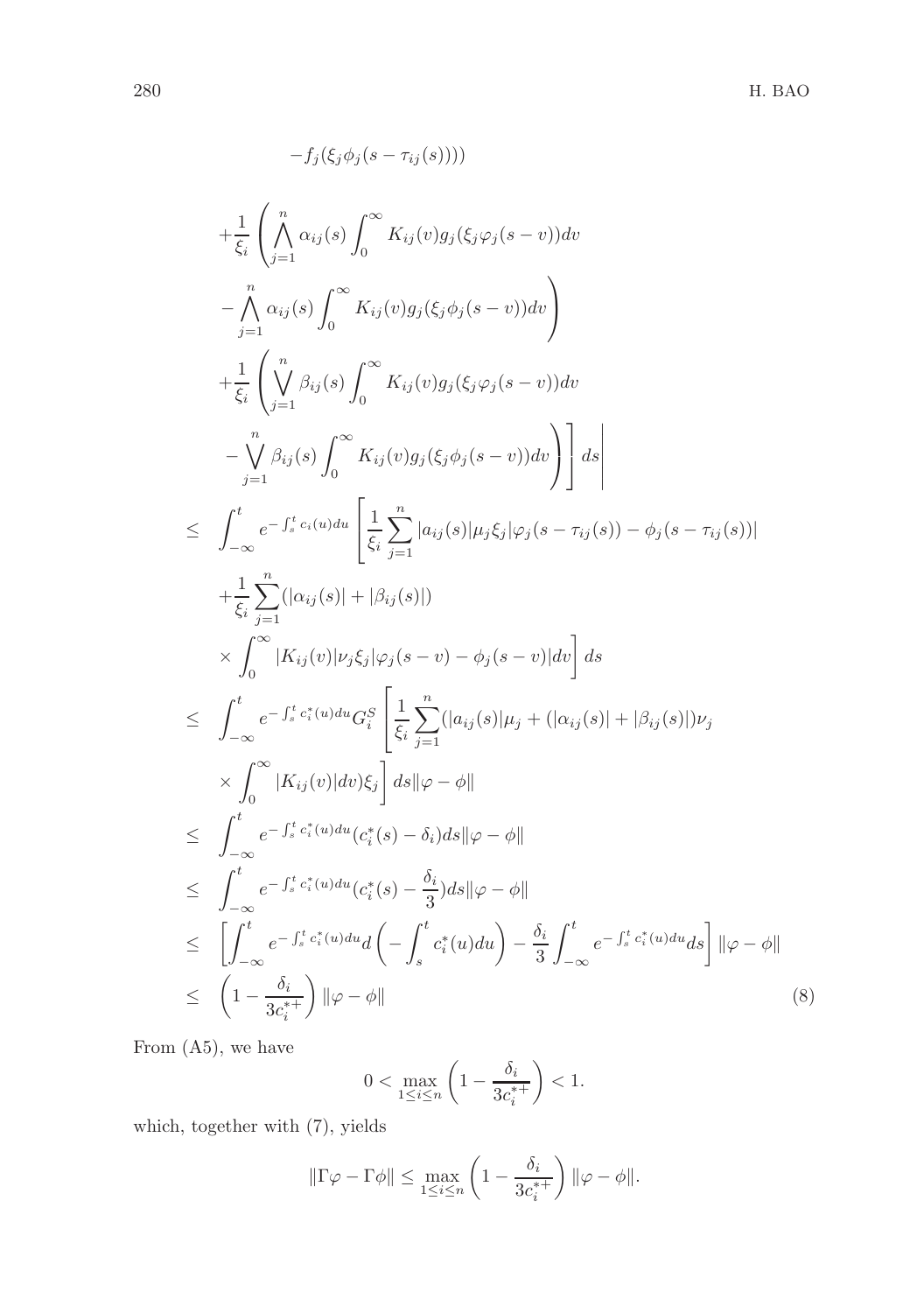Namely,  $\Gamma$  is a contraction mapping. Therefore, the mapping  $\Gamma$  possesses a unique fixed point  $y^* \in C^{\omega}$  and  $\Gamma y^* = y^*$ . Thus

$$
y_j^*(t) = \int_{-\infty}^t e^{-\int_s^t c_i(u) du} \left[ \frac{1}{\xi_i} \sum_{j=1}^n a_{ij}(s) f_j(\xi_j y_j^*(s - \tau_{ij}(s))) + \frac{1}{\xi_i} \bigwedge_{j=1}^n \alpha_{ij}(s) \int_0^\infty K_{ij}(v) g_j(\xi_j y_j^*(s - v)) dv + \frac{1}{\xi_i} \bigvee_{j=1}^n \beta_{ij}(s) \int_0^\infty K_{ij}(v) g_j(\xi_j y_j^*(s - v)) dv + \frac{1}{\xi_i} I_i(s) \right] ds
$$

which is equivalent to

$$
y_i^{*'}(t) = -c_i(t)y_i^*(t) + \frac{1}{\xi_i} \sum_{j=1}^n a_{ij}(t) [f_j(\xi_j y_j^*(t - \tau_{ij}(t)))
$$
  
+ 
$$
\frac{1}{\xi_i} \bigwedge_{j=1}^n \alpha_{ij}(t) \int_0^\infty K_{ij}(s) g_j(\xi_j y_j^*(t - s)) ds
$$
  
+ 
$$
\frac{1}{\xi_i} \bigvee_{j=1}^n \beta_{ij}(t) \int_0^\infty K_{ij}(s) g_j(\xi_j y_j^*(t - s)) ds + \frac{1}{\xi_i} I_i(t)
$$

By the equivalence of (1) and (6), one can show that system (1) has a unique  $\omega$ -antiperiodic solution  $x^*(t) = \xi_i y^*(t)$ . This completes the proof of Theorem 2.  $\Box$ 

**Theorem 3.** Suppose that all conditions in Theorem 2 are satisfied. Then system  $(1)$ has exactly one  $\omega$ -anti-periodic solution  $x^*(t)$  which is globally exponentially stable.

*Proof.* By Theorem 2, system (1) has a unique  $\omega$ -anti-periodic solution  $x^*(t)$ . Let  $x(t) = (x_1(t), x_2(t), \cdots, x_n(t))^T$  be a solution of (1.1) associated with initial value  $\varphi(t) = (\varphi_1(t), \varphi_2(t), \cdots, \varphi_n(t))^T$  satisfying (3). Let  $u_i(t) = \frac{1}{\xi_i}(x_i(t) - x_i^*(t))$ . Then

$$
u'_{i}(t) = -c_{i}(t)u_{i}(t) + \frac{1}{\xi_{i}} \sum_{j=1}^{n} a_{ij}(t)[f_{j}(x_{j}(t - \tau_{ij}(t))) - f_{j}(x_{j}(t - \tau_{ij}(t)))]
$$
  
+ 
$$
\frac{1}{\xi_{i}} \left[ \bigwedge_{j=1}^{n} \alpha_{ij}(t) \int_{0}^{\infty} K_{ij}(s)g_{j}(x_{j}(t - s))ds - \bigwedge_{j=1}^{n} \alpha_{ij}(t) \int_{0}^{\infty} K_{ij}(s)g_{j}(x_{j}^{*}(t - s))ds \right]
$$
  
+ 
$$
\frac{1}{\xi_{i}} \left[ \bigvee_{j=1}^{n} \beta_{ij}(t) \int_{0}^{\infty} K_{ij}(s)g_{j}(y_{j}(t - s))ds \right]
$$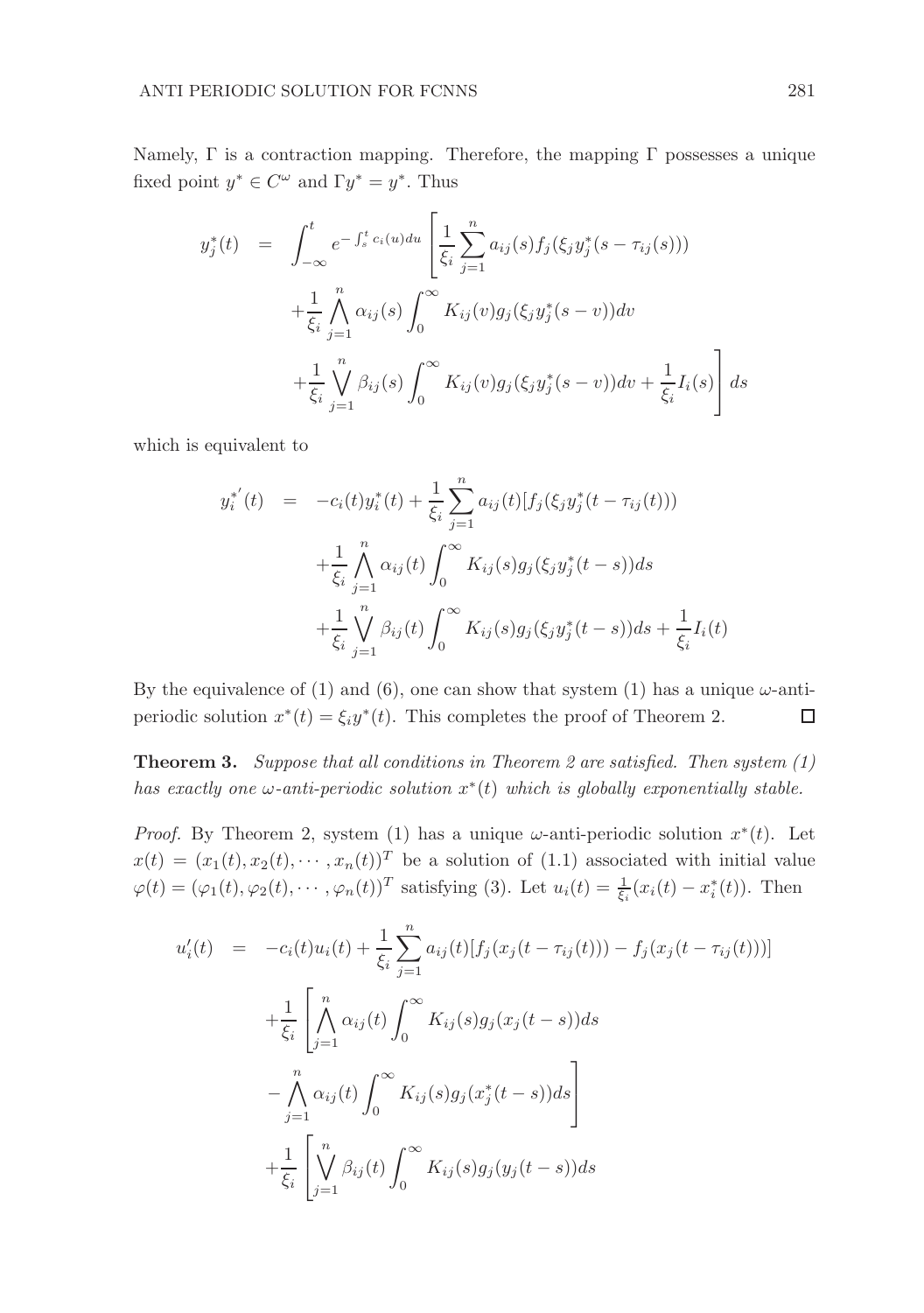$$
-\bigvee_{j=1}^{n} \beta_{ij}(t) \int_{0}^{\infty} K_{ij}(s) g_j(y_j(t-s)) ds\Bigg]
$$
\n(9)

Define a continuous function  $\Psi_i(r)$  by setting, for  $r \in [0, \gamma]$ ,

$$
\Psi_i(r) = r - c_i^*(t) + G_i \left[ \frac{1}{\xi_i} \sum_{j=1}^n (|a_{ij}(t)| \mu_j e^{r \tau_{ij}(t)} + (|\alpha_{ij}(t)| + |\beta_{ij}(t)|) \nu_j \right] \times \int_0^\infty |K_{ij}(v)| e^{rv} dv) \xi_j
$$
\n(10)

According to (A4), we have

$$
\Psi_i(0) = -c_i^*(t) + G_i \left[ \frac{1}{\xi_i} \sum_{j=1}^n (|a_{ij}(t)|\mu_j + (|\alpha_{ij}(t)| + |\beta_{ij}(t)|)\nu_j \times \int_0^\infty |K_{ij}(v)|dv) \xi_j \right] \leq -\delta_i < 0
$$

Since  $\Psi_i(r)$  is continuous, we can choose a constant  $\lambda \in (0, \min\{\gamma, \min_{1 \leq i \leq n} (c_i^{*-})\})$  such that

$$
\Psi_i(\lambda) = \lambda - c_i^*(t) + G_i \left[ \frac{1}{\xi_i} \sum_{j=1}^n (|a_{ij}(t)| \mu_j e^{\lambda \tau_{ij}(t)} + (|\alpha_{ij}(t)| + |\beta_{ij}(t)|) \nu_j \right] \times \int_0^\infty |K_{ij}(v)| e^{\lambda v} dv) \xi_j \right] < 0 \tag{11}
$$

Let  $\|\varphi - x^*\| = \sup_{t \leq 0} \max_{1 \leq i \leq n} {\frac{1}{\xi_i}|\varphi_i(t) - x^*_i(t)|}$  and  $M = \sum_{i=1}^n G_i + 1$ . Consequently, for any  $\varepsilon > 0$ it is clear that, for all  $t \in (-\infty, 0]$ ,

$$
||u(t)|| < (||\varphi - x^*|| + \varepsilon)e^{-\lambda t} < M(||\varphi - x^*|| + \varepsilon)e^{-\lambda t}
$$
 (12)

In the following, we will show, for  $t \geq 0$ , (12) hold true. Otherwise, there must exist  $i \in \{1, 2, \dots, n\}$  and  $\theta > 0$  such that, for  $t \in (-\infty, \theta)$ ,

$$
|u_i(\theta)| = M(||\varphi - x^*|| + \varepsilon)e^{\lambda \theta}, \quad ||u(t)|| < M(||\varphi - x^*|| + \varepsilon)e^{\lambda t}.\tag{13}
$$

Noting that (9), we have, for  $s \in [0, t], t \in [0, \theta]$ ,

$$
u'_{i}(s) + c_{i}(s)u_{i}(s) = \frac{1}{\xi_{i}} \sum_{j=1}^{n} a_{ij}(s)[f_{j}(x_{j}(s - \tau_{ij}(s))) - f_{j}(x_{j}(s - \tau_{ij}(s)))] + \frac{1}{\xi_{i}} \left[ \bigwedge_{j=1}^{n} \alpha_{ij}(s) \int_{0}^{\infty} K_{ij}(v)g_{j}(x_{j}(s - v))dv \right]
$$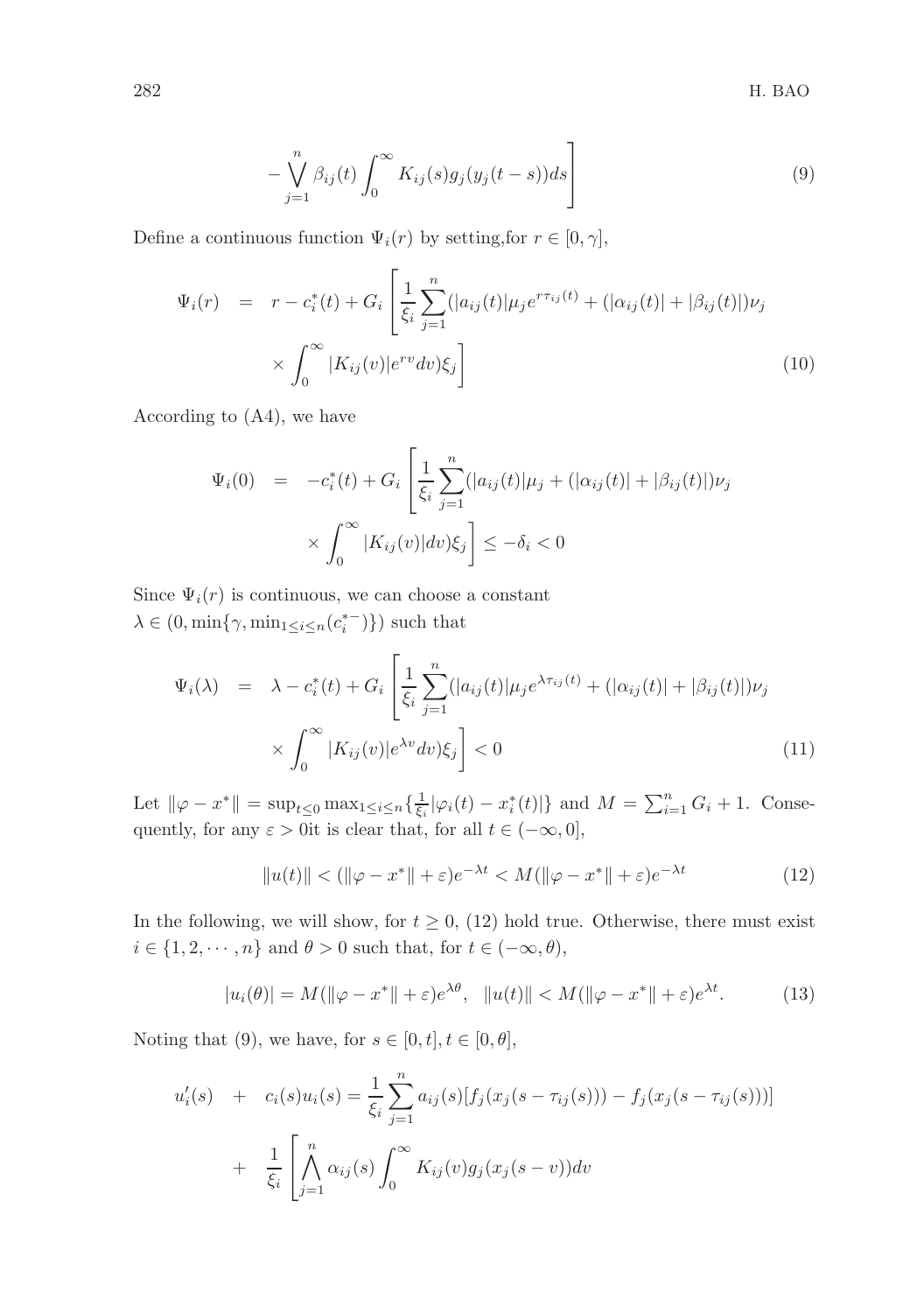$$
-\bigwedge_{j=1}^{n} \alpha_{ij}(s) \int_{0}^{\infty} K_{ij}(v) g_j(x_j^*(s-v)) dv \bigg]
$$
  
+ 
$$
\frac{1}{\xi_i} \left[ \bigvee_{j=1}^{n} \beta_{ij}(s) \int_{0}^{\infty} K_{ij}(v) g_j(y_j(s-v)) ds - \bigvee_{j=1}^{n} \beta_{ij}(s) \int_{0}^{\infty} K_{ij}(v) g_j(y_j(s-v)) dv \right]
$$
 (14)

Multiplying both sides of (14) by  $e^{\int_0^s c_i(u)du}$ , and integrating it on [0, t], we have

$$
u_i(t) = u_i(0)e^{-\int_0^t c_i(u)du} \left\{ \frac{1}{\xi_i} \sum_{j=1}^n a_{ij}(s)[f_j(x_j(s - \tau_{ij}(s))) - f_j(x_j(s - \tau_{ij}(s)))] \right\}
$$
  
+ 
$$
\frac{1}{\xi_i} \left[ \bigwedge_{j=1}^n \alpha_{ij}(s) \int_0^\infty K_{ij}(v)g_j(x_j(s - v))dv - \bigwedge_{j=1}^n \alpha_{ij}(s) \int_0^\infty K_{ij}(v)g_j(x_j^*(s - v))dv \right]
$$
  
+ 
$$
\frac{1}{\xi_i} \left[ \bigvee_{j=1}^n \beta_{ij}(s) \int_0^\infty K_{ij}(v)g_j(y_j(s - v))ds - \bigvee_{j=1}^n \beta_{ij}(s) \int_0^\infty K_{ij}(v)g_j(y_j(s - v))dv \right] ds
$$

for  $t \in [0, \theta]$ . Thus we have

$$
|u_i(\theta)| = |u_i(0)e^{-\int_0^{\theta} c_i(u)du} + \int_0^{\theta} e^{-\int_s^{\theta} c_i(u)du} \left\{ \frac{1}{\xi_i} \sum_{j=1}^n a_{ij}(s) [f_j(x_j(s - \tau_{ij}(s))) - f_j(x_j(s - \tau_{ij}(s)))] + \frac{1}{\xi_i} \left[ \bigwedge_{j=1}^n \alpha_{ij}(s) \int_0^{\infty} K_{ij}(v) g_j(x_j(s - v)) dv \right. \\ - \bigwedge_{j=1}^n \alpha_{ij}(s) \int_0^{\infty} K_{ij}(v) g_j(x_j^*(s - v)) dv \right] + \frac{1}{\xi_i} \left[ \bigvee_{j=1}^n \beta_{ij}(s) \int_0^{\infty} K_{ij}(v) g_j(y_j(s - v)) ds \right]
$$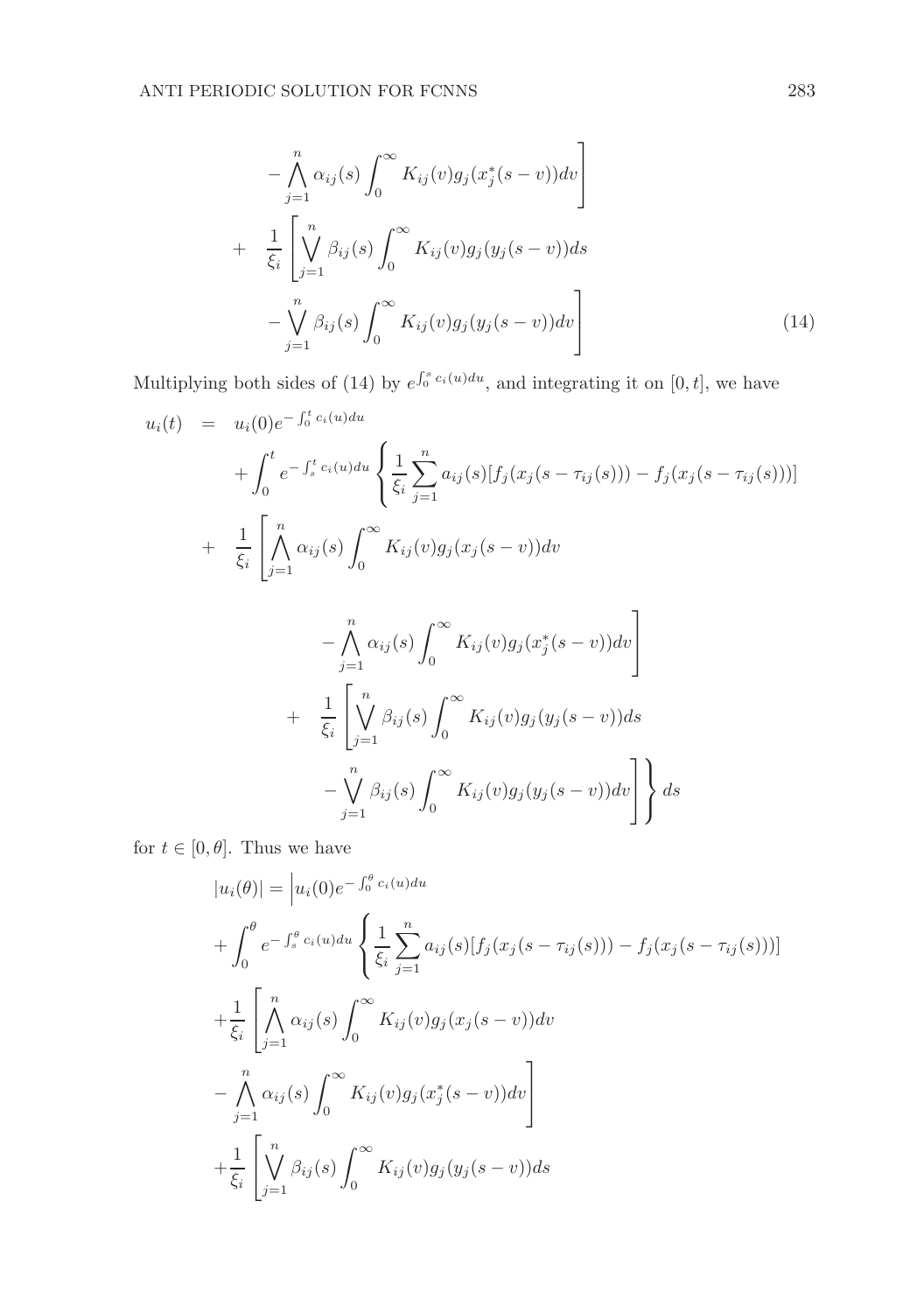$$
-\bigvee_{j=1}^{n} \beta_{ij}(s) \int_{0}^{\infty} K_{ij}(v) g_{j}(y_{j}(s-v)) dv \bigg] \Bigg\} ds \bigg|
$$
  
\n
$$
\leq (||\varphi - x^{*}|| + \varepsilon) G_{i} e^{-\int_{0}^{b} c_{i}^{*}(u) du} + \int_{0}^{b} e^{-\int_{s}^{b} c_{i}(u) du} G_{i} \Bigg\{ \frac{1}{\xi_{i}} \sum_{j=1}^{n} a_{ij}(s) \mu_{j} \xi_{j} |u_{j}(s-\tau_{ij}(s))| + \frac{1}{\xi_{i}} \sum_{j=1}^{n} (|\alpha_{ij}(s)| + |\beta_{ij}(s)|) \int_{0}^{\infty} |K_{ij}(v)| \nu_{j} \xi_{j} |u_{j}(s-v)| dv \Bigg\} ds
$$
  
\n
$$
\leq (||\varphi - x^{*}|| + \varepsilon) G_{i} e^{-\int_{0}^{b} c_{i}^{*}(u) du} + \int_{0}^{b} e^{-\int_{s}^{b} c_{i}^{*}(u) du} G_{i} \Bigg\{ \frac{1}{\xi_{i}} \sum_{j=1}^{n} a_{ij}(s) \mu_{j} \xi_{j} (||\varphi - x^{*}|| + \varepsilon) e^{-\lambda(s-\tau_{ij}(s))}
$$
  
\n
$$
+ \frac{1}{\xi_{i}} \sum_{j=1}^{n} (|\alpha_{ij}(s)| + |\beta_{ij}(s)|)
$$
  
\n
$$
\times \int_{0}^{\infty} |K_{ij}(v)| \nu_{j} \xi_{j} M (||\varphi - x^{*}|| + \varepsilon) e^{-\lambda(s-v)} dv \Bigg\} ds
$$
  
\n
$$
\leq (||\varphi - x^{*}|| + \varepsilon) e^{-\lambda \theta} G_{i} e^{-\int_{0}^{b} (c_{i}^{*}(u) - \lambda) du} + \int_{0}^{b} e^{-\int_{s}^{a} (c_{i}^{*}(u) - \lambda) du} G_{i} \Bigg\{ \frac{1}{\xi_{i}} \sum_{j=1}^{n} a_{ij}(s) \mu_{j} \xi_{j} (||\varphi - x^{*}|| + \varepsilon) e^{-\lambda \tau_{ij}(s)} + \frac{1}{\xi_{i}} \sum_{j=1}^{
$$

This contradicts the first equation of (13). Let  $\varepsilon \to 0^+$ , we have  $||u(t)|| \le M ||\varphi - \varphi||$  $x^* \|e^{-\lambda t}$  for all  $t > 0$ . The proof of Theorem 3 is completed.  $\Box$ 

**Remark 3.1** In compared with [14], the activation function  $f_j(\cdot), g_j(\cdot)$  only satisfy Lipschtiz continuous and need not to be bounded and differentiable. The results obtained dependents on system parameters. Moreover the system (1) contains fuzzy AND and fuzzy OR template. One can observe that all the results in [12, 13, 15, 16,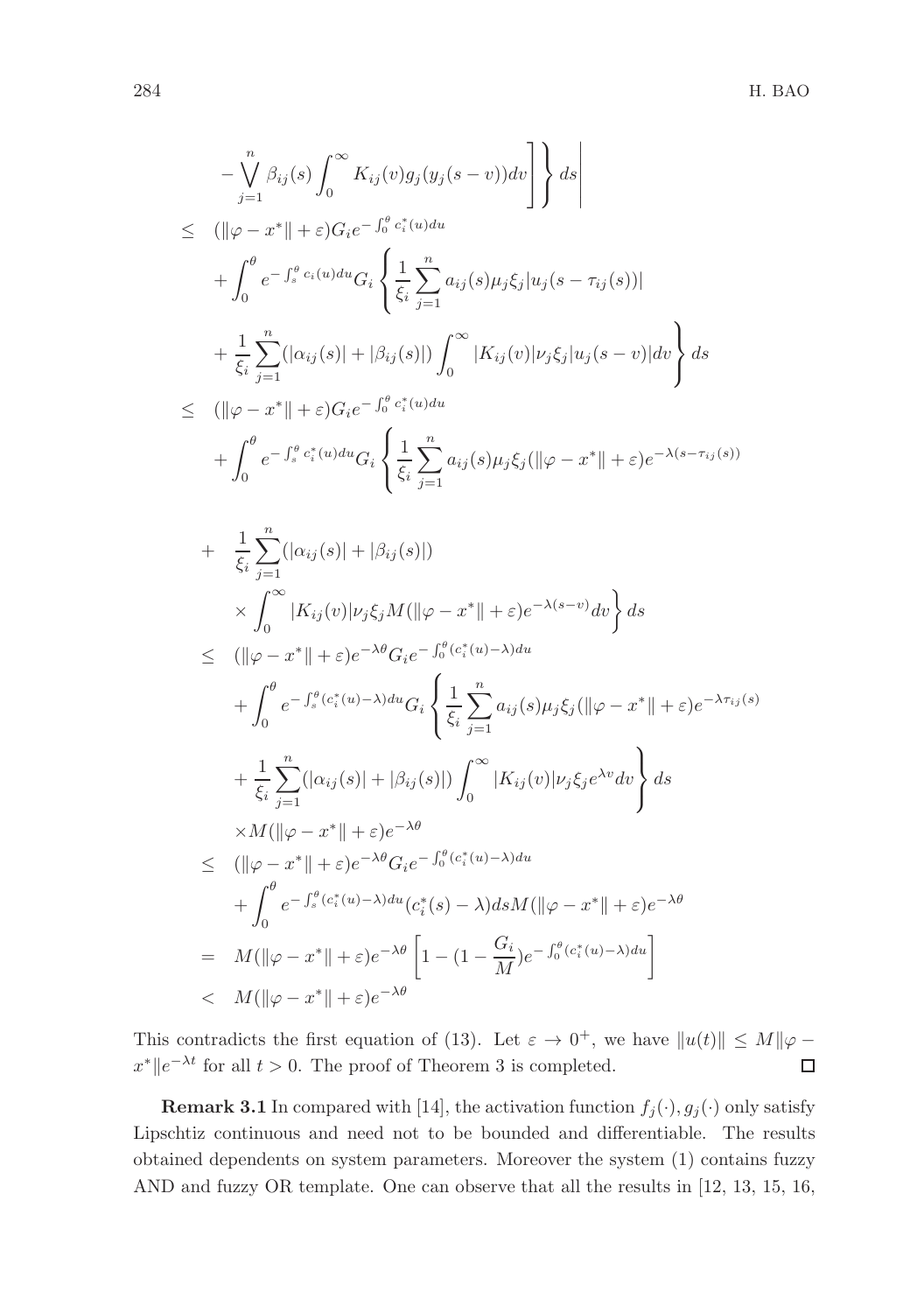17, 18, 19, 20, 21, 22] and the references therein can not be applicable to system (1). Therefore, the results obtained are new and generalize the results of publication.

## 4. NUMERICAL EXAMPLE

In this section, we give a numerical example to illustrate effectiveness of the results obtained.

Example Considering the following two neurons fuzzy cellular neural networks with variable coefficients in the leakage terms.

$$
x'_{i}(t) = -c_{i}(t)x_{i}(t) + \sum_{j=1}^{2} a_{ij}(t)f_{j}(x_{j}(t - \tau_{ij}(t)))
$$
  
+  $\bigwedge_{j=1}^{2} \alpha_{ij}(t) \int_{0}^{\infty} K_{ij}(u)g_{j}(x_{j}(t - u))du$   
+  $\bigvee_{j=1}^{2} \beta_{ij}(t) \int_{0}^{\infty} K_{ij}(u)g_{j}(x_{j}(t - u))du + I_{i}(t),$  (15)

where  $i = 1, 2$ ,

$$
c_1(t) = 3 + \sin 20t, c_2(t) = 3 + \cos 20t, c_1^*(t) = c_2^*(t) = 3, G_1 = G_2 = e^{\frac{1}{10}}.
$$
  
\n
$$
a_{11}(t) = a_{21}(t) = \frac{1}{16} \sin 4t, a_{12}(t) = a_{22}(t) = \frac{1}{16} \cos 4t, \omega = \frac{\pi}{2},
$$
  
\n
$$
\alpha_{11}(t) = \alpha_{21}(t) = \frac{1}{8} \sin 2t, \alpha_{12}(t) = \alpha_{22}(t) = \frac{1}{10} \sin 2t, f_1(\omega) = f_2(\omega) = \arctan \omega,
$$
  
\n
$$
\beta_{11}(t) = \beta_{21}(t) = \frac{1}{6} \sin 2t, \beta_{12}(t) = \beta_{22}(t) = -\frac{1}{8} \sin 2t, g_1(\omega) = g_2(\omega) = |x|,
$$
  
\n
$$
I_i(t) = 5 \sin 2t, I_2(t) = 3 \sin 2t, \tau_{11}(t) = 2, \tau_{12}(t) = 3, \tau_{21}(t) = 2, \tau_{22}(t) = 4,
$$
  
\n
$$
K_{11}(t) = K_{12}(t) = e^{-t}, K_{21}(t) = K_{22}(t) = e^{-2t}, \mu_1 = \mu_2 = 1, \nu_1 = \nu_2 = 1,
$$

Take  $\xi_1 = \frac{1}{2}, \xi_2 = \frac{1}{3}, \delta_1 = \delta_2 = 0.8$ . Clearly,  $\int_0^\infty |K_{11}(u)| du = \int_0^\infty |K_{12}(u)| du =$  $1, \int_0^\infty |K_{21}(u)| du = \int_0^\infty |K_{22}(u)| du = \frac{1}{2}, \gamma = \frac{1}{2}.$ 

By simple computation, we have

$$
\sup_{t \in R} \left\{ -c_1^*(t) + G_i \left[ \frac{1}{\xi_1} \sum_{j=1}^2 (|a_{1j}(t)| \mu_j + (|\alpha_{1j}(t)| + |\beta_{1j}(t)|) \nu_j \int_0^\infty |K_{1j}(s)| ds \right) \xi_j \right] \right\}
$$
  
= -1.3054 < -0.8 < 0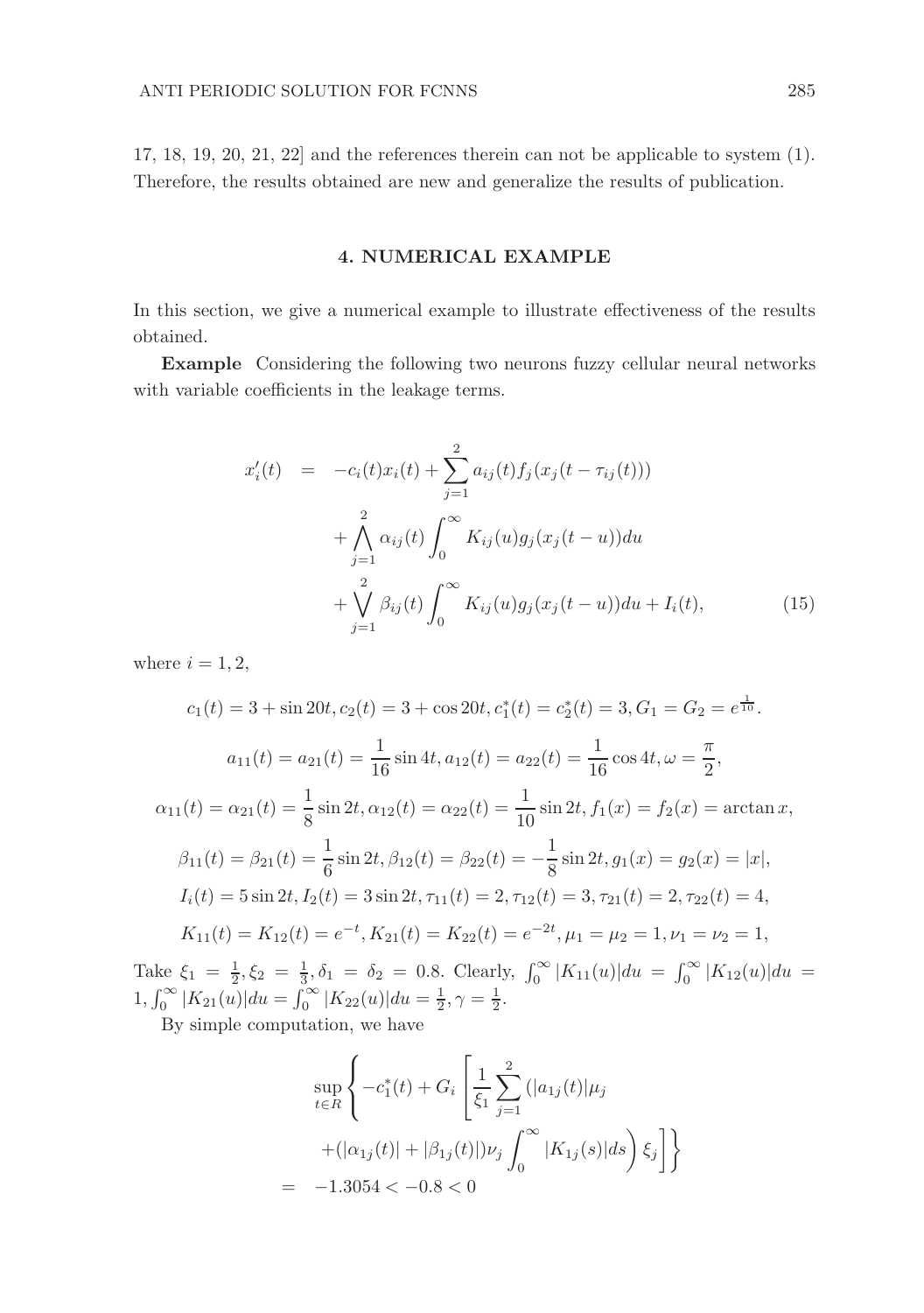$$
\sup_{t \in R} \left\{ -c_2^*(t) + G_2 \left[ \frac{1}{\xi_2} \sum_{j=1}^2 (|a_{2j}(t)| \mu_j + (|\alpha_{2j}(t)| + |\beta_{2j}(t)|) \nu_j \int_0^\infty |K_{2j}(s)| ds \right) \xi_j \right] \right\}
$$
  
= -2.5764 < -0.8 < 0

Hence, it follows that the assumptions  $(A1)$ – $(A5)$  are satisfied. Therefore, according to Theorem 2 and Theorem 3, system (15) has one  $\frac{\pi}{2}$ -anti periodic solution which is globally exponentially stable.

#### 5. CONCLUSION

In this paper, applying contraction mapping and fixed point theorem and differential inequality, we obtained some sufficient conditions for the existence, uniqueness and exponentially stability of anti periodic solution for fuzzy cellular neural networks with variable coefficients in leakage term. These conditions dependent on system parameters. The proposed results are less conservative than some recently known ones in the literature. The sufficient conditions obtained on existence and global stability of anti periodic solution are easily verifiable.

#### REFERENCES

- [1] T. Yang, L. B. Yang, The global stability of fuzzy cellular neural networks. IEEE Trans. Circ. Syst. I, 43(1996), 880–883.
- [2] T. Yang, L. B. Yang., C. W. Wu, L. O. Chua, Fuzzy cellular neural networks: theory. Proc IEEE Int Workshop Cellular Neural Networks Appl. (1996), 181– 186.
- [3] K. Gopalsamy, Leakage delays in BAM. J Math Anal Appl, 325(2007), 1117–1132
- [4] L. Peng, W. Wang, Anti-periodic solutions for shunting inhibitory cellular neural networks with time-varying delays in leakage terms, Neurocomputing, bf 111(2013),27-33.
- [5] T. Huang, Exponential stability of fuzzy cellular neural networks with distributed delay. Phys. Lett. A, 351(2006), 48–52.
- [6] Y. Q. Liu, W. S. Tang, Exponential stability of fuzzy cellular neural networks with costant and time-varying delays. Phys. Lett. A,  $323(2004)$ ,  $224-233$ .
- [7] Y. Q. Liu, W. S. Tang, Existence and exponential stability of periodic solution for BAM neural networks with periodic coefficients and delays. Neurocomputing, bf 69 (2006), 2152–2160.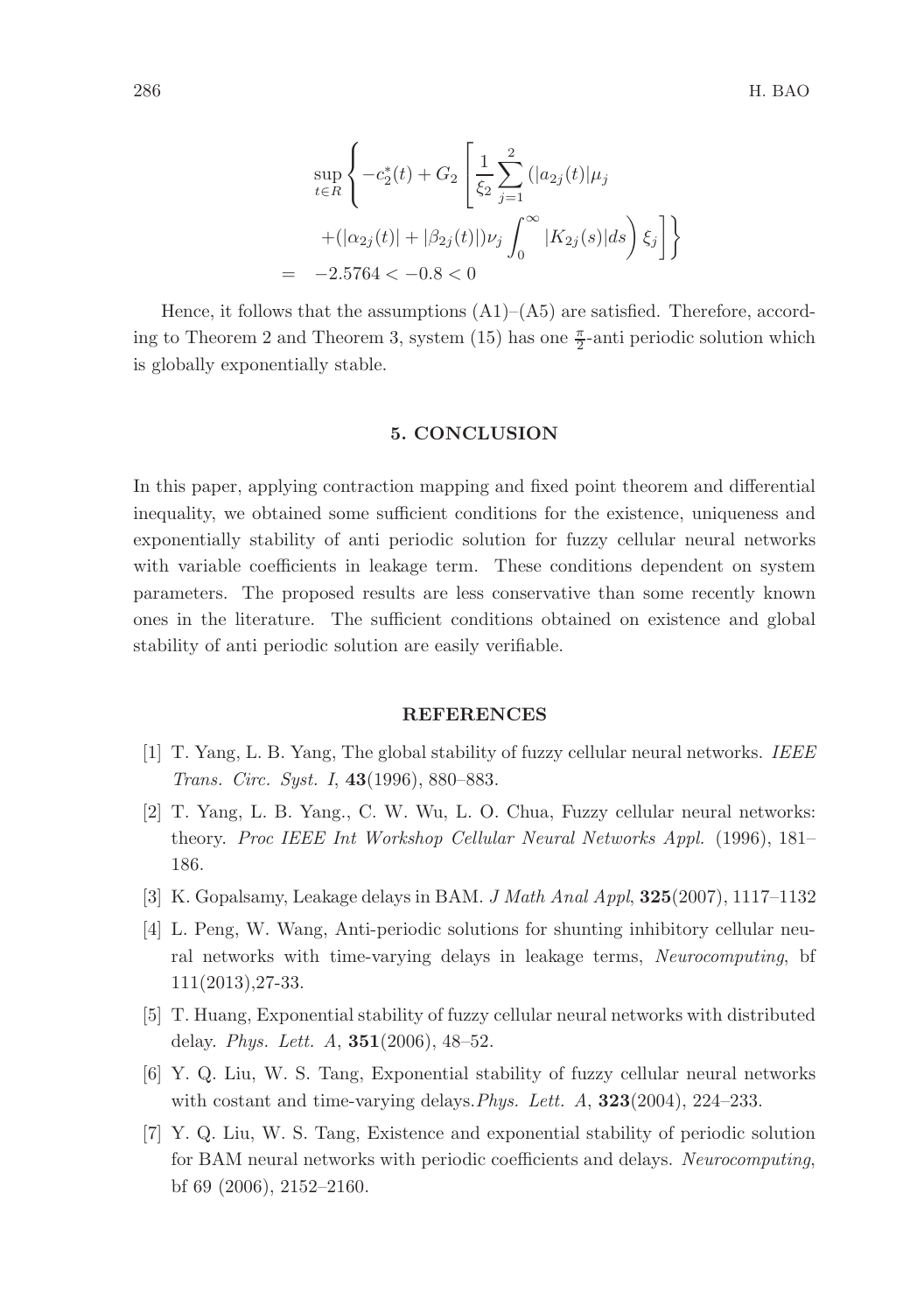- [8] K. Yuan, J. Cao, J. Deng, Exponential stability and periodic solutions of fuzzy cellular neural networks with time-varying delays. Neurocomputing, bf 69(2006), 1619–1627.
- [9] Q. Zhang, R. Xiang, Global asymptotic stability of fuzzy cellular neural networks with time-varying delays. *Phys. Lett. A*,  $372$  (2008),  $3971-3978$ .
- [10] Q. Zhang, W. Luo, Global exponential stability of fuzzy BAM neural networks with time-varying delays. *Chaos, Sol. Fract.*, 42(2009), 2239–2245.
- [11] Q. Zhang, L. Yang, D. Liao, Existence and exponential stability of periodic solution for fuzzy BAM neural networks with periodic coefficient, Ukrainian Mathematical Journal, 63, No 12 (2012), 1900-1915.
- [12] C. Ou, Anti-periodic solution for high-order Hopfield neural networks, Comput. Math. Appl., 56 (2008), 1838-1844.
- [13] Y. K. Li, L. Yang, Anti-periodic solutions for Cohen-Grossberg neural networks with bounded and unbounded delays, Commun. Nonlinear Sci. Numer. Simul., 14 (2009), 3134-3140.
- [14] Q. Zhou, Anti-periodic solutions for cellular neural networks with oscillating coefficients in leakage terms, Int. J. Mach. Learn. & Cyber., 2016, DOI 10.1007/s13042-016-0531-1
- [15] G. Q. Peng, L.H. Huang, Anti-periodic solutions for shunting inhibitory cellular neural networks with continuously distributed delays, Nonlinear Anal. RWA, 10 (2009), 2434-2440.
- [16] J.Y. Shao, An anti-periodic solution for a class of recurrent neural networks, J. Comput. Appl. Math., 228 (2009), 231-237.
- [17] P. L. Shi, L.Z. Dong, Existence and exponential stability of anti-periodic solutions of Hopfield neural networks with impulses, Appl. Math. Comput., 216 (2010), 623-630.
- [18] L. Pan, J. Cao, Anti-periodic solution for delayed cellular neural networks with impulsive effects, Nonlinear Analysis: Real World Applications, 12 (2011), 3014- 3027.
- [19] W. Wang, Anti-periodic solution for impulsive high-order Hopfield neural networks with time-varying delays in the leakage terms. Advances in Difference Equations,bf 2013 2013:273.
- [20] Q. Zhang, L. Yang, J. Liu, Existence and stability of anti-periodic solutions for impulsive fuzzy Cohen-Grossberge neural networks on time Scales, Math. Slovaca, 64 (2014), 119-138.